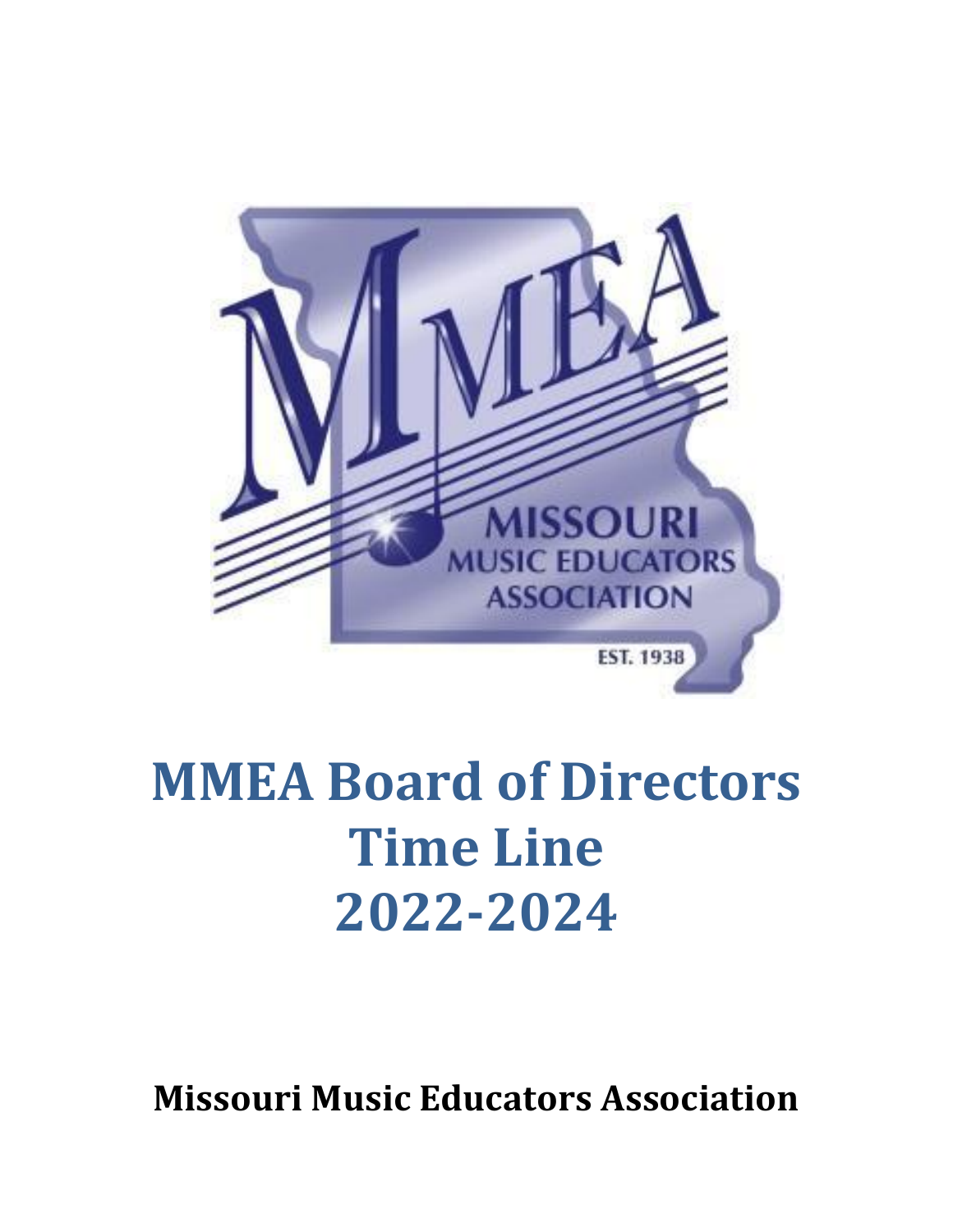# **MMEA Vice-President / Advisory Council TIMELINE**

**Year 1 2022-2024 Term**

#### **FEBRUARY**

| 2022 |
|------|
|------|

| <b>MARCH</b> |                           |                                                       |  |  |
|--------------|---------------------------|-------------------------------------------------------|--|--|
|              | Thursday   March 24, 2022 | (Optional) Lodging Request for April 23rd BOD Meeting |  |  |

# **APRIL**

| Friday          | April 1, 2022  | <b>DEADLINE: MSM Article "Rest and Rejuvenation: Preserving</b><br><b>Our Mental Health"</b> |
|-----------------|----------------|----------------------------------------------------------------------------------------------|
| Friday          | April 15, 2022 | <b>DEADLINE: April Meeting Reports Due to MMEA President</b>                                 |
|                 | April 15, 2022 | <b>DEADLINE:</b> Submit mileage for<br><b>Board of Directors/Advisory Council Meeting</b>    |
| <b>Saturday</b> | April 23, 2022 | <b>Board of Directors/Advisory Council Meeting</b><br>9:00am Tan Tar A                       |

# **MAY**

| Saturday        | May 7, 2022  | <b>Finalize Application Review Committee Details</b>                                  |
|-----------------|--------------|---------------------------------------------------------------------------------------|
| <b>Saturday</b> | May 14, 2022 | <b>DEADLINE: Performance Application</b><br><b>Audition Committee Information Due</b> |

# **JUNE**

| Wednesday | <b>June 1, 2022</b> | District Presidents submit District info for Program Book to<br><b>MMEA President.</b> |
|-----------|---------------------|----------------------------------------------------------------------------------------|
|           |                     | <b>Applications for Performance Deadline</b>                                           |
|           | June 1-28, 2022     | <b>Application for Performance - Committee Review Selection</b><br>(VPs)               |

**JULY**

| Friday | <b>July 1, 2022</b> | <b>DEADLINE: Performing Ensemble Selection Results Due</b>        |
|--------|---------------------|-------------------------------------------------------------------|
|        |                     | <b>Clinic Session Proposals review</b>                            |
| Friday | <b>July 8, 2022</b> | <b>Proof Ensemble Selections (VPs)</b>                            |
| Friday | July 15, 2022       | <b>Notification of Performing Ensemble Selections (President)</b> |
|        |                     |                                                                   |
| Friday | July 15, 2022       | (Optional) Lodging Request for April 23rd BOD Meeting             |

**AUGUST**

| Monday | <b>August 1, 2022</b> | DEADLINE: MSM Article "Creating a Culture of Belonging" |  |  |
|--------|-----------------------|---------------------------------------------------------|--|--|
|        |                       | <b>DEADLINE: Clinic Session Title Form</b>              |  |  |
|        |                       | <b>DEADLINE: All Session Titles Due</b>                 |  |  |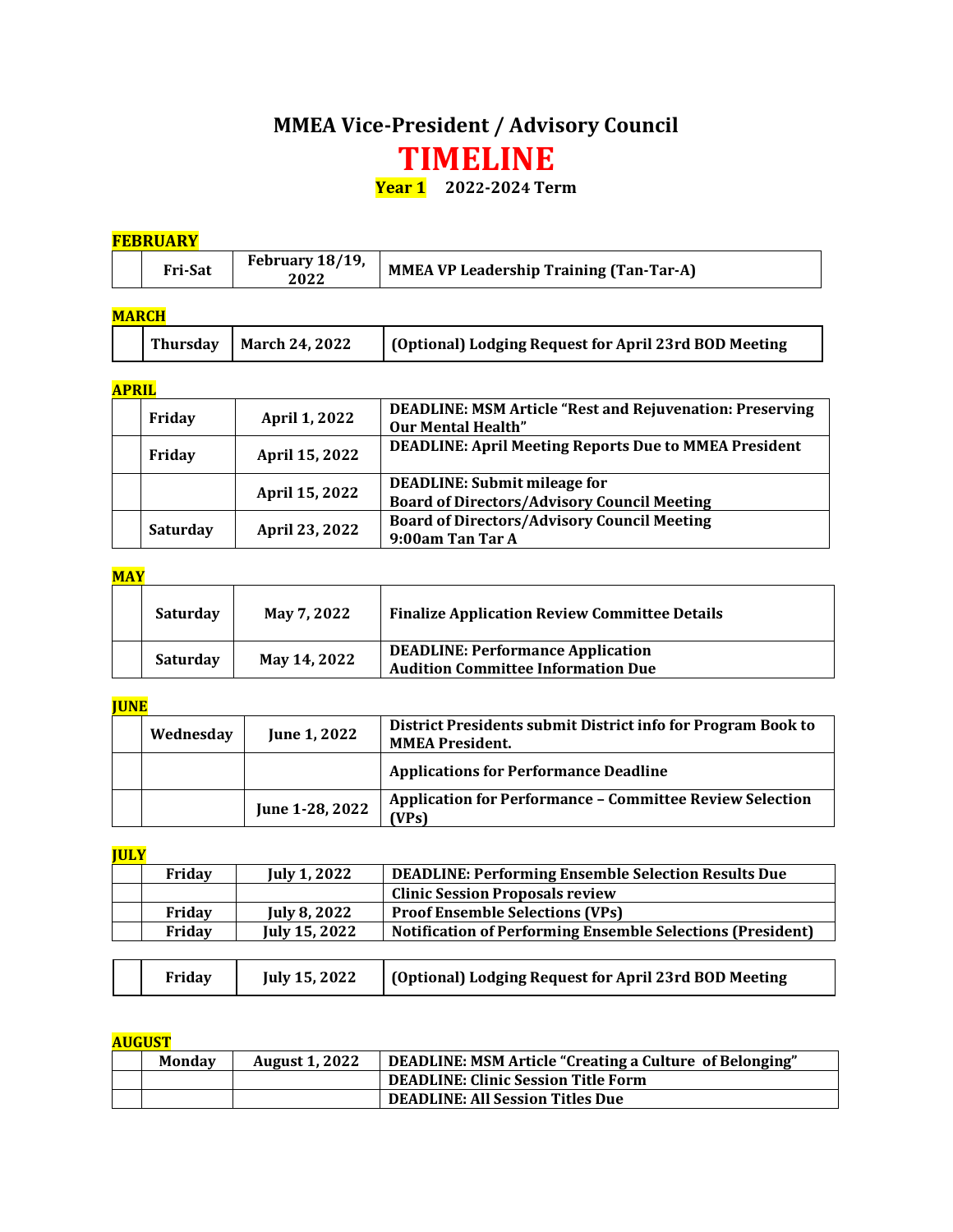| Friday   | <b>August 5, 2022</b>  | <b>DEADLINE: BOD Reports Due MMEA Pres. for Aug. 13 Meeting</b> |
|----------|------------------------|-----------------------------------------------------------------|
|          |                        | DEADLINE: Submit Mileage for Aug 13 Meeting                     |
|          |                        | <b>Board of Directors/Advisory Council Meeting</b>              |
| Saturday | <b>August 13, 2022</b> | <b>Confirm Placement of Clinicians and Performing Groups in</b> |
|          |                        | <b>Schedule slots</b>                                           |

#### **SEPTEMBER**

| <b>Thursdav</b> | September 1,<br>2022 | <b>Conference Pre-Session Information Due to MMEA President</b> |  |
|-----------------|----------------------|-----------------------------------------------------------------|--|
|                 |                      |                                                                 |  |
| Thursdav        | September 15,        | DEADLINE: All Clinician Agreements-Contract Due                 |  |

| <b>OCTOBER</b> |  |
|----------------|--|

**2022**

| Saturday        | <b>October 1, 2022</b> | DEADLINE: All Clinic Session Information Due                   |  |  |
|-----------------|------------------------|----------------------------------------------------------------|--|--|
| <b>Saturday</b> |                        | October 15, 2022   DEADLINE: Lodging Requests                  |  |  |
| <b>Monday</b>   |                        | October 17, 2022   Program Proofing Begins: Clinic/Session/Bio |  |  |

#### **NOVEMBER**

| <b>Tuesday</b> | <b>November 1, 2022</b> | <b>DEADLINE: MSM Article Conference Theme</b>                |  |  |
|----------------|-------------------------|--------------------------------------------------------------|--|--|
|                |                         |                                                              |  |  |
| Monday         | November 21,<br>2022    | Awards: Outstanding/Young Music Educators VP voting.         |  |  |
|                |                         | <b>DEADLINE: All Clinician Travel Arrangements Submitted</b> |  |  |

## **DECEMBER**

|               | December 1-20,<br>2022 | <b>Conference Program Proofing</b>                    |
|---------------|------------------------|-------------------------------------------------------|
| Wednesda      | December 14,<br>2022   | Awards all finalized. Orders submitted.               |
| <b>Monday</b> | December 19,<br>2022   | <b>DEADLINE: Final Edits Due (Conference Program)</b> |

#### **JANUARY (2023)**

|                                   | January 1-10,<br>2023         | Final confirmation of all conference details                    |
|-----------------------------------|-------------------------------|-----------------------------------------------------------------|
| Tuesday                           | January 10, 2023              | <b>Session Handouts due to Rob Nichols</b>                      |
| Wednesda<br>y-<br><b>Saturday</b> | <b>January 25-28,</b><br>2023 | <b>MMEA CONFERENCE</b>                                          |
| Wednesda                          | <b>January 25, 2023</b>       | Select nominees for slate of officers, TBA                      |
|                                   |                               | <b>BOD Dinner Meeting</b>                                       |
| <b>Saturday</b>                   | <b>January 28, 2023</b>       | <b>BOD Breakfast Meeting</b><br>1.<br>2. Fourth General Session |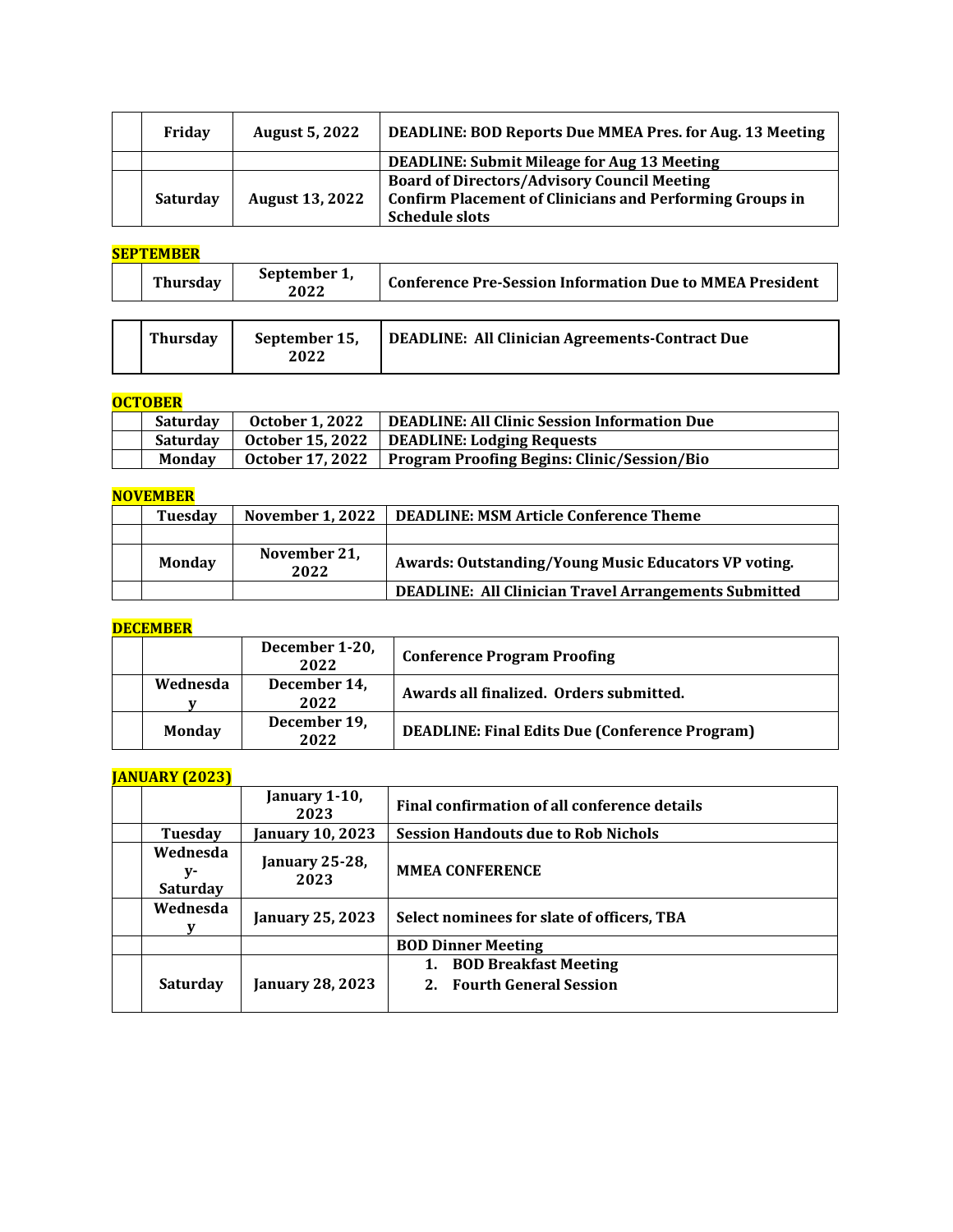

# **Missouri Music Educators Association**

 **MMEA Vice-President / Advisory Council**

# **TIMELINE**

**Year 2 2022-2024 Term**

# **FEBRUARY**

| Wednesda        | February 1,<br>2023  | DEADLINE: MSM Article "Growth and Retention"                                                                                      |  |
|-----------------|----------------------|-----------------------------------------------------------------------------------------------------------------------------------|--|
| Friday          | February 10,<br>2023 | <b>DEADLINE: Submit Mileage for February 18 Meeting</b><br><b>DEADLINE: Submit BOD Report to President for Feb. 18</b><br>meeting |  |
| <b>Saturday</b> | February 18,<br>2023 | <b>MMEA VP/Affiliate Work Session (Tan-Tar-A)</b>                                                                                 |  |

# **MARCH**

|  | Friday |  | March 17, 2023   (Optional) Lodging Request for April 15th BOD Meeting |
|--|--------|--|------------------------------------------------------------------------|
|--|--------|--|------------------------------------------------------------------------|

# **APRIL**

| .        |                |                                                              |  |  |
|----------|----------------|--------------------------------------------------------------|--|--|
| Saturday | April 1, 2023  | DEADLINE: MSM Article "Intentional Programming"              |  |  |
| Friday   | April 7, 2023  | <b>DEADLINE: April Meeting Reports Due to MMEA President</b> |  |  |
|          | April 7, 2023  | DEADLINE: Submit mileage for April 15 BOD meeting            |  |  |
| Saturday | April 15, 2023 | <b>Board of Directors/Advisory Council Meeting</b>           |  |  |

# **MAY**

| <b>Sunday</b> | May 14, 2023                             | <b>Finalize Application Review Committee Details (VP's)</b> |
|---------------|------------------------------------------|-------------------------------------------------------------|
|               | <b>DEADLINE: Performance Application</b> |                                                             |
| Sunday        | May 21, 2023                             | <b>Audition Committee Information Due</b>                   |

## **JUNE**

| <b>Thursday</b> | June 1, 2023        | District Presidents submit District info for Program Book<br>to MMEA President.  |
|-----------------|---------------------|----------------------------------------------------------------------------------|
| <b>Thursday</b> | <b>June 1, 2023</b> | <b>Applications for Performance Deadline</b>                                     |
| Friday          | June 2-4, 2023      | Prepare ensemble selection materials for committee                               |
|                 | June 5-24, 2023     | <b>Application for Performance - Committee Review</b><br><b>Selection (VP's)</b> |
| Sunday          | June 25, 2023       | <b>DEADLINE: Performing Ensemble Selection Results Due</b>                       |
| Friday          | June 30, 2023       | <b>Proof Ensemble Selections (VP's)</b>                                          |

# **JULY**

| <b>Saturday</b> | <b>July 1, 2023</b>  | <b>Clinic Session Proposals review</b>                            |
|-----------------|----------------------|-------------------------------------------------------------------|
| <b>Saturday</b> | <b>July 15, 2023</b> | <b>Notification of Performing Ensemble Selections (President)</b> |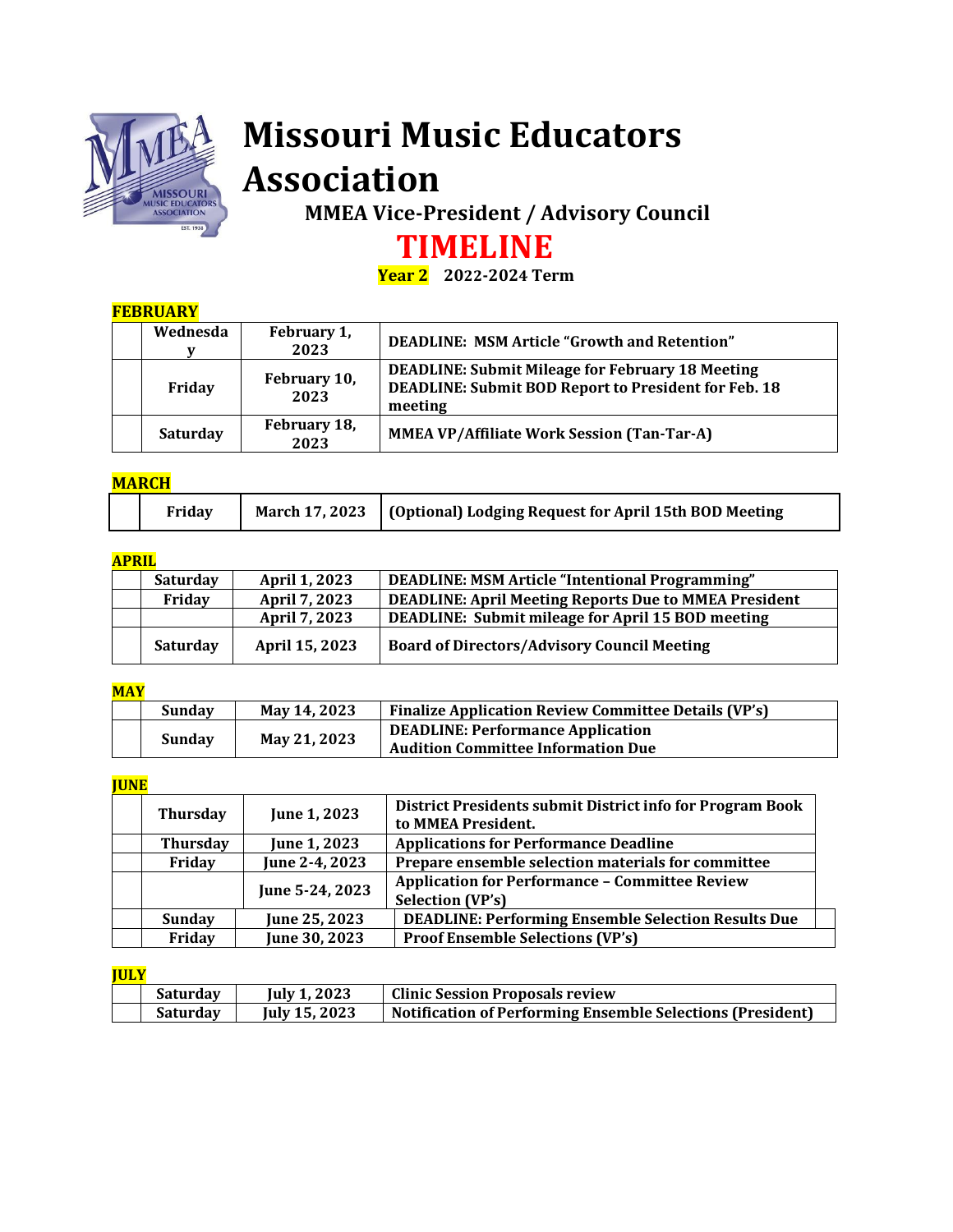### **AUGUST**

| Tuesday         | <b>August 1, 2023</b>  | <b>DEADLINE: MSM Article "Expansion"</b>                        |
|-----------------|------------------------|-----------------------------------------------------------------|
|                 |                        | <b>DEADLINE: Clinic Session Title Form</b>                      |
|                 |                        | <b>DEADLINE: All Session Titles Due</b>                         |
| Friday          | <b>August 4, 2023</b>  | <b>DEADLINE: Meeting Reports Due MMEA Pres.</b>                 |
|                 |                        | <b>DEADLINE: Submit Mileage for August 10 Meeting</b>           |
|                 |                        | <b>Board of Directors/Advisory Council Meeting</b>              |
| <b>Saturday</b> | <b>August 12, 2023</b> | <b>Confirm Placement of Clinicians and Performing Groups in</b> |
|                 |                        | <b>Schedule slots</b>                                           |

# **SEPTEMBER**

| Friday | September 1,<br>2023  | <b>Conference Pre-Session Information Due to MMEA</b><br>President |
|--------|-----------------------|--------------------------------------------------------------------|
| Friday | September 15,<br>2023 | <b>DEADLINE: All Clinician Agreements-Contract Due</b>             |
|        |                       |                                                                    |

# **OCTOBER**

| Sundav        | <b>October 1, 2023</b> | <b>DEADLINE: All Clinic Session Information Due</b>     |
|---------------|------------------------|---------------------------------------------------------|
| Sunday        |                        | October 15, 2023   DEADLINE: Lodging Requests           |
| <b>Monday</b> |                        | October, 16 2023   Program Proofing: Clinic/Session/Bio |

#### **NOVEMBER**

| Wednesday | November 1,<br>2023  | <b>DEADLINE: MSM Article Conference Issue</b>                |
|-----------|----------------------|--------------------------------------------------------------|
|           |                      | <b>DEADLINE: All Clinician Agreements-Contract Due</b>       |
| Wednesday | November 15,<br>2023 | Awards: Outstanding/Young Music Educators VP voting.         |
|           |                      | <b>DEADLINE: All Clinician Travel Arrangements Submitted</b> |

# **DECEMBER**

|        | December 1-20,<br>2023 | <b>Conference Program Proofing</b>                    |
|--------|------------------------|-------------------------------------------------------|
| Friday | December 15,<br>2023   | Awards all finalized. Orders submitted.               |
| Friday | December 22,<br>2023   | <b>DEADLINE: Final Edits Due (Conference Program)</b> |

| <b>IANUARY (2024)</b> |                              |                                              |  |  |
|-----------------------|------------------------------|----------------------------------------------|--|--|
|                       | <b>Ianuary 1-10.</b><br>2024 | Final confirmation of all conference details |  |  |